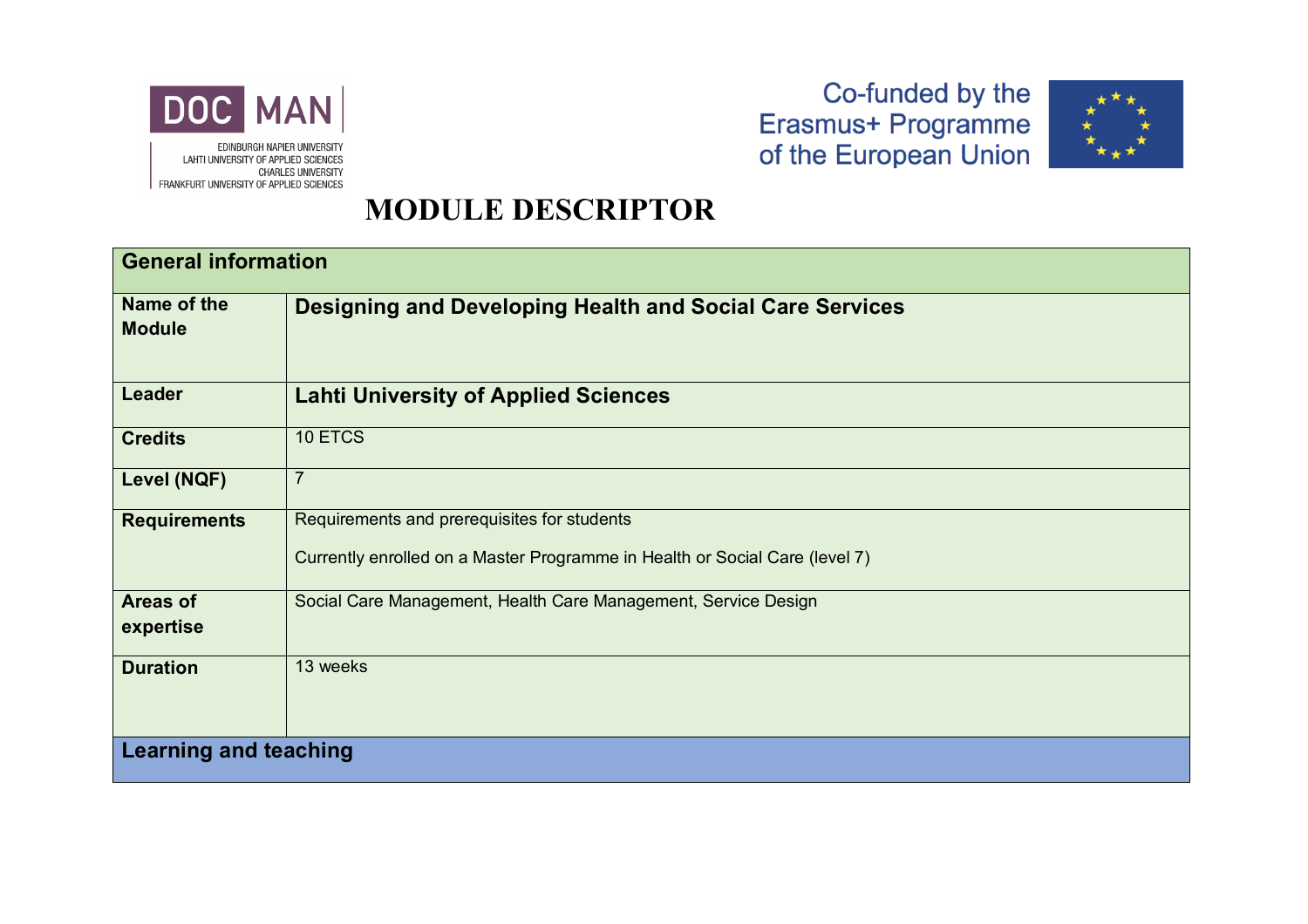

EDINBURGH NAPIER UNIVERSITY LAHTI UNIVERSITY OF APPLIED SCIENCES **CHARLES UNIVERSITY** OF APPLIED SCIENCE



| <b>FRANKFURT UNIVERSITY OF APPLIED SUIENGES</b> |                                                                                                                                                                                                                                                                                                                                                                                                                                                                                                                                                                                              |          |
|-------------------------------------------------|----------------------------------------------------------------------------------------------------------------------------------------------------------------------------------------------------------------------------------------------------------------------------------------------------------------------------------------------------------------------------------------------------------------------------------------------------------------------------------------------------------------------------------------------------------------------------------------------|----------|
| <b>Learning outcomes</b>                        | After completing this module successfully, students will be able to:                                                                                                                                                                                                                                                                                                                                                                                                                                                                                                                         |          |
|                                                 | Understand and apply customer driven service development process and methods. (Main LO)                                                                                                                                                                                                                                                                                                                                                                                                                                                                                                      |          |
|                                                 | 1. Identify and analyse future trends and megatrends for health and social care sector (big picture) (assignment 1<br>own project step 1)<br>Build the health and social care project case stakeholder and ecology map (assignment 2)<br>2.<br>Carry out customer driven analysis and research (assignment 3)<br>$3_{-}$<br>Design and iterate the customer service journey (assignment 4)<br>4.<br>Organize the execution of the customer journey through Service Blueprint (assignment 5)<br>5.<br>reflect the consequences of customer driven approach to management (assignment 6)<br>6. |          |
|                                                 |                                                                                                                                                                                                                                                                                                                                                                                                                                                                                                                                                                                              |          |
| Implementation                                  | This module will be delivered using a blended or online learning approach via a virtual learning environment (Reppu),<br>online lectures and optional face-to-face lectures/tutorials during an intensive week. For students who do not take the<br>option of attending the intensive week these activities will be facilitated online. The module will be organised into core<br>units, which cover the relevant module materials.                                                                                                                                                          |          |
|                                                 | Lectures                                                                                                                                                                                                                                                                                                                                                                                                                                                                                                                                                                                     | 30 hours |
|                                                 | Group work                                                                                                                                                                                                                                                                                                                                                                                                                                                                                                                                                                                   | 150      |
|                                                 | Tutor group supervision (intensive week)                                                                                                                                                                                                                                                                                                                                                                                                                                                                                                                                                     | 20       |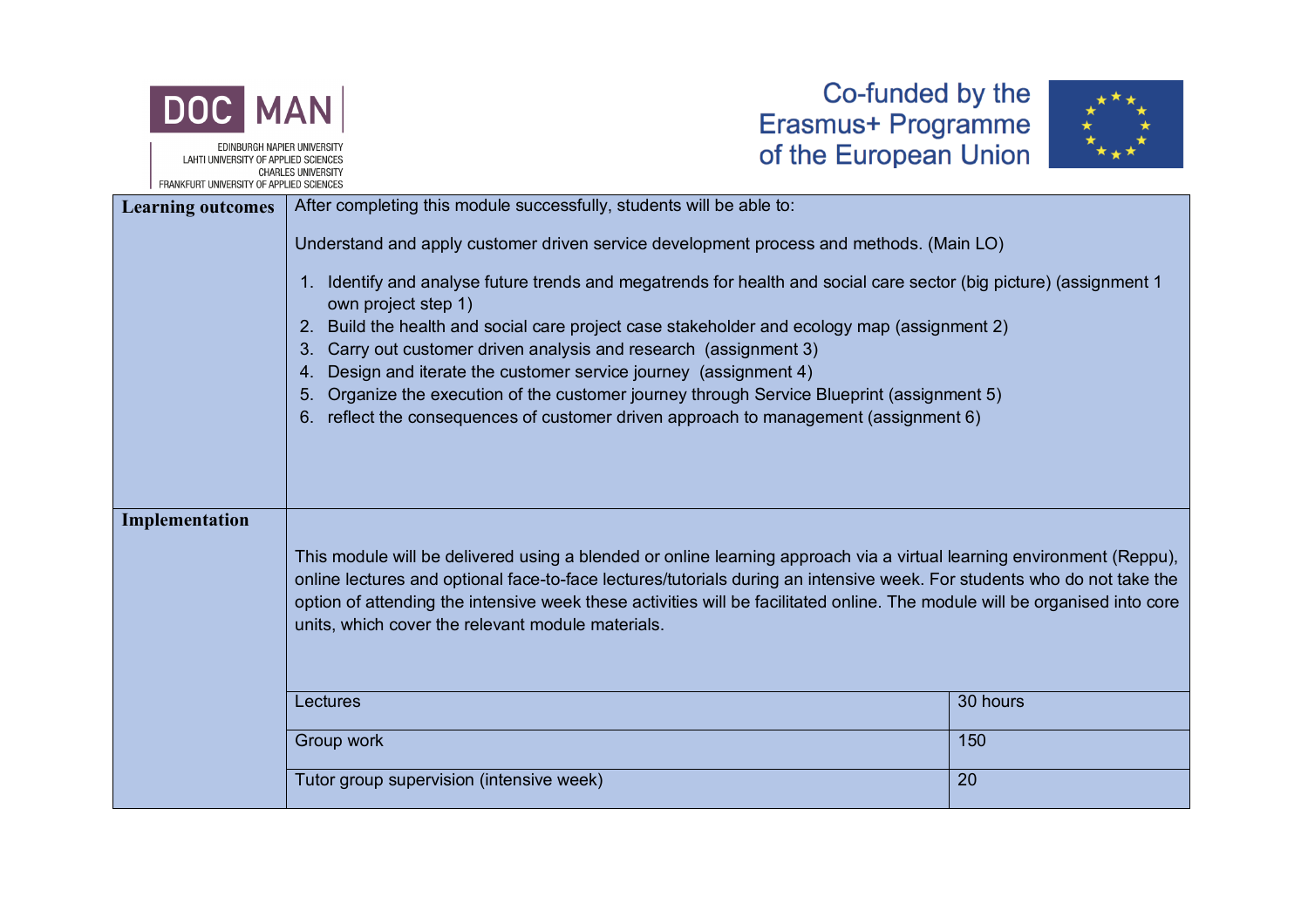



|                                  | Tutor group supervision (online)                                                                                                | 10        |  |  |  |
|----------------------------------|---------------------------------------------------------------------------------------------------------------------------------|-----------|--|--|--|
|                                  | Independent learning                                                                                                            | 60        |  |  |  |
|                                  | <b>TOTAL</b>                                                                                                                    | 270 hours |  |  |  |
| <b>Content (key)</b><br>words)   | Service design; future trends and megatrends; customer driven approach; customer service journey; customer<br>driven management |           |  |  |  |
| <b>Assessment</b><br>methods and | Pre-learning assignment: Independ learning and group discussions on the first day of the intensive week                         |           |  |  |  |
| criteria                         | Assignments are carried out as group work (four students in each)                                                               |           |  |  |  |
|                                  | Project based development in elderly care (health and social)                                                                   |           |  |  |  |
|                                  | <b>Assignment 1: Future trends and megatrends for health and social care</b>                                                    |           |  |  |  |
|                                  | Assignment 2: Stakeholder and ecology map                                                                                       |           |  |  |  |
|                                  | <b>Assignment 3. Customer driven analysis and research</b>                                                                      |           |  |  |  |
|                                  | <b>Assignment 4. Customer service journey</b>                                                                                   |           |  |  |  |
|                                  | Assignment 5 and 6. Customer driven approach and management                                                                     |           |  |  |  |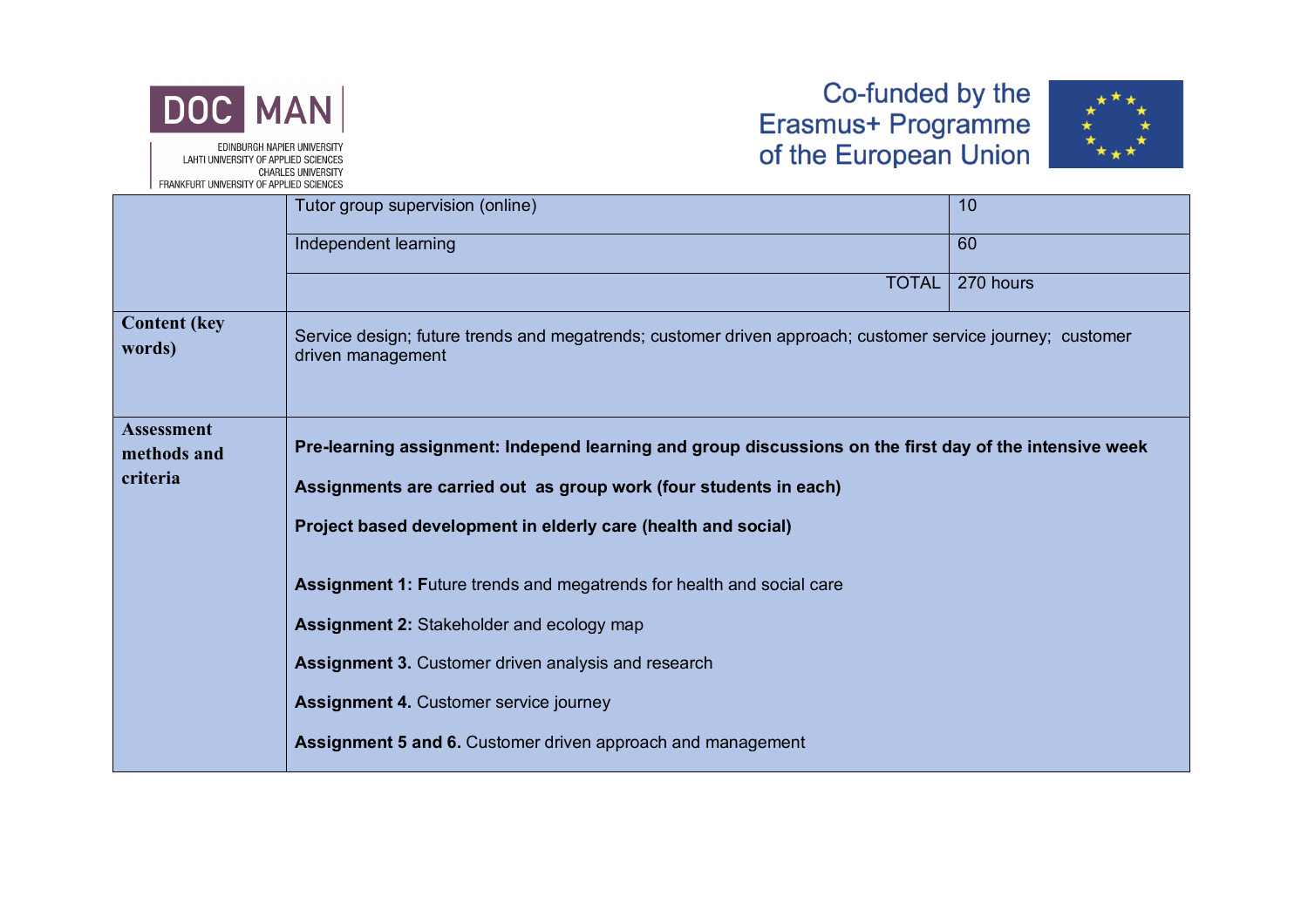



|                            | I TIMBRO ON UNIVERSITY OF ALL LILD OVILIBULD                                                                                                                                                                                                          |                      |                                              |                                                                           |                                                                 |                                     |  |
|----------------------------|-------------------------------------------------------------------------------------------------------------------------------------------------------------------------------------------------------------------------------------------------------|----------------------|----------------------------------------------|---------------------------------------------------------------------------|-----------------------------------------------------------------|-------------------------------------|--|
| <b>Learning and</b>        | <b>Independent learning</b>                                                                                                                                                                                                                           |                      |                                              |                                                                           |                                                                 |                                     |  |
| <b>Teaching strategies</b> | <b>Group work</b><br><b>Tutor supervision</b>                                                                                                                                                                                                         |                      |                                              |                                                                           |                                                                 |                                     |  |
| <b>Grading</b>             | MARK: The indicative equivalence of the grades between the Lahti University of Applied Sciences, Frankfurt University of<br>Applied Sciences, Charles University and Edinburgh Napier University systems is detailed below along with the ECTS grade. |                      |                                              |                                                                           |                                                                 |                                     |  |
|                            |                                                                                                                                                                                                                                                       | <b>ECTS</b><br>Grade | <b>Edinburgh Napier</b><br><b>University</b> | Lahti<br><b>University</b><br><sub>of</sub><br>Applied<br><b>Sciences</b> | Frankfurt<br><b>University</b><br>of Applied<br><b>Sciences</b> | <b>Charles</b><br><b>University</b> |  |
|                            |                                                                                                                                                                                                                                                       | A                    | D <sub>5</sub> -D <sub>4</sub>               | 5                                                                         | 1                                                               |                                     |  |
|                            |                                                                                                                                                                                                                                                       | A                    | D3-D1                                        |                                                                           |                                                                 |                                     |  |
|                            |                                                                                                                                                                                                                                                       | B                    | P <sub>5</sub>                               | 3                                                                         | $\overline{c}$                                                  | $\overline{2}$                      |  |
|                            |                                                                                                                                                                                                                                                       | B                    | P <sub>4</sub>                               | $\overline{3}$                                                            | $\overline{2}$                                                  | $\overline{2}$                      |  |
|                            |                                                                                                                                                                                                                                                       | $\mathsf C$          | P <sub>3</sub>                               | $\overline{2}$                                                            | $\overline{2}$                                                  | $\overline{2}$                      |  |
|                            |                                                                                                                                                                                                                                                       | D                    | P <sub>2</sub>                               | $\overline{2}$                                                            | $\mathbf{3}$                                                    | 3                                   |  |
|                            |                                                                                                                                                                                                                                                       | Ē                    | $\overline{P1}$                              |                                                                           | 3                                                               | 3                                   |  |
|                            |                                                                                                                                                                                                                                                       | $\overline{FX}$      | $F1-F5(F6)$                                  | Fail                                                                      | $\overline{4}$                                                  | 4                                   |  |
| <b>Learning platform</b>   | https://reppu.lamk.fi/course/view.php?id=8657                                                                                                                                                                                                         |                      |                                              |                                                                           |                                                                 |                                     |  |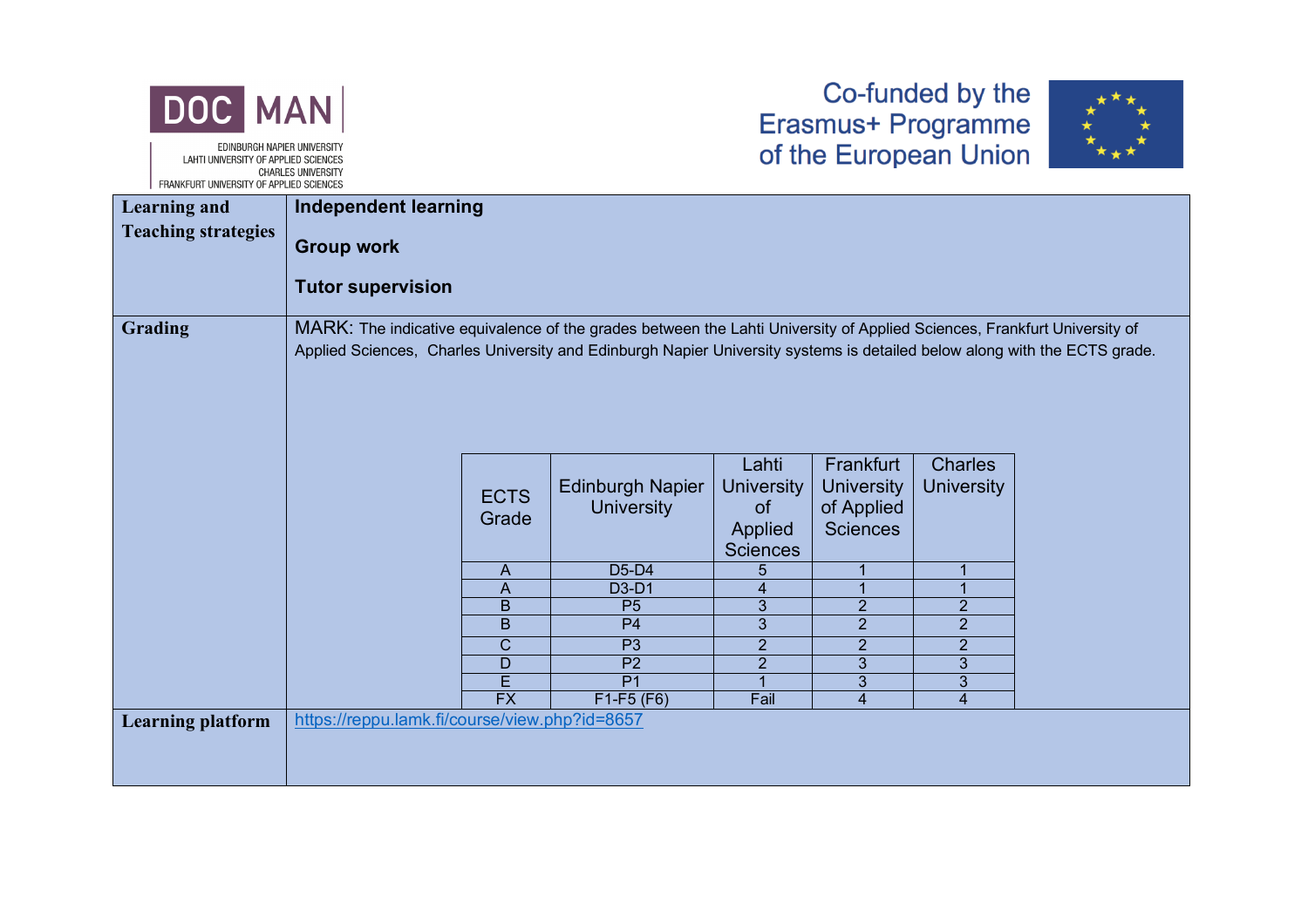



| <b>Other</b>           | Mandatory literature and materials are available on Reppu                 |
|------------------------|---------------------------------------------------------------------------|
| <i>information</i>     |                                                                           |
|                        |                                                                           |
|                        |                                                                           |
| <b>Contact persons</b> | Module Leader                                                             |
|                        | Päivi Huotari, Principal Lecturer, Lahti UAS, paivi.huotari@lamk.fi       |
|                        | Module team                                                               |
|                        | Mirja Kälviäinen, Principal Lecturer, Lahti UAS, mirja.kalviainen@lamk.fi |
|                        | CU Matej Lejsal, Charles University, matej.lejsal@fhs.cuni.cz             |
|                        | Janyne Afseth, j.afseth@napier.ac.uk                                      |
|                        | <b>Frankfurt Ulrike and Kristiana</b>                                     |
|                        |                                                                           |
|                        |                                                                           |
|                        |                                                                           |